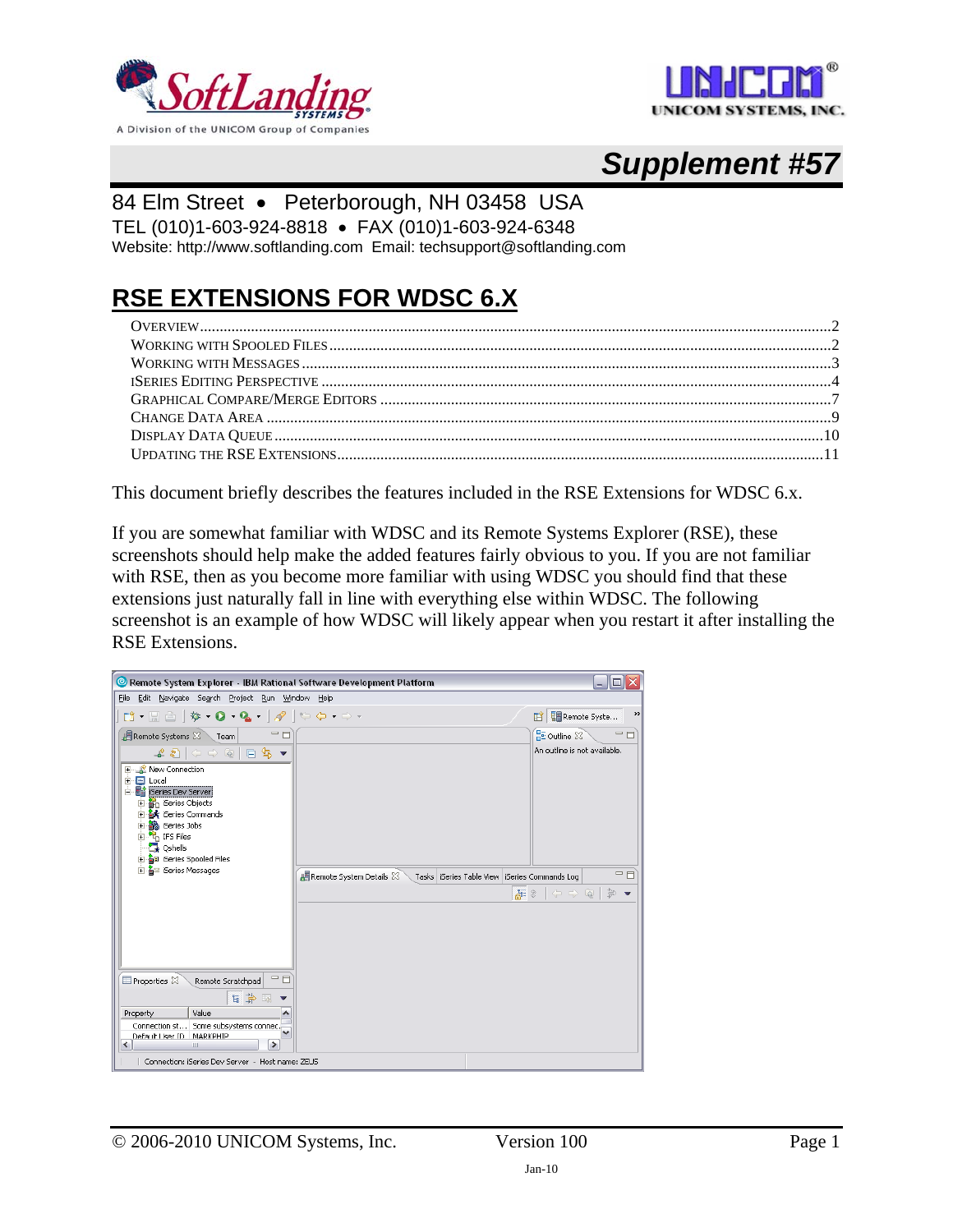Notice that there are new subsystems for spooled files and messages beneath your iSeries connection. These subsystems look and behave similarly to the other connection subsystems that WDSC contributes.

### <span id="page-1-0"></span>**OVERVIEW**

The RSE Extensions consists of these primary features:

- The ability to manage and view iSeries spooled files.
- The ability to manage and view iSeries messages.
- A new "perspective" that is optimized for source editing.
- Graphical compare and merge editors for iSeries source code.
- A custom editor for editing the contents of data areas.
- A custom dialog for displaying the properties and contents of data queues.

A description of each feature follows.

## <span id="page-1-1"></span>**WORKING WITH SPOOLED FILES**

The RSE Extensions adds a subsystem named iSeries Spooled Files to your iSeries connections. This subsystem will initially include one filter -- Your spooled files -- that shows you all the spooled files associated with the user profile the connection is using to access the iSeries computer. The filter delivers results equivalent to running the WRKSPLF command on a 5250 command line.

The following screen shows the filter in the Remote Systems Details table view. It also shows a spooled file that has been opened in the built-in text editor.

| © Remote System Explorer - QPYMSRPRT_400348_MARKPHIP_QPADEV0014_2.txt - IBM Rational Software                                                                                                                                                                                                                                                     |                                                                                                                                                                               |                 |                                                   |                                          |                                       | FIX           |               |
|---------------------------------------------------------------------------------------------------------------------------------------------------------------------------------------------------------------------------------------------------------------------------------------------------------------------------------------------------|-------------------------------------------------------------------------------------------------------------------------------------------------------------------------------|-----------------|---------------------------------------------------|------------------------------------------|---------------------------------------|---------------|---------------|
| File Edit Navigate Search Project Run Window Help                                                                                                                                                                                                                                                                                                 |                                                                                                                                                                               |                 |                                                   |                                          |                                       |               |               |
| D - H - 1                                                                                                                                                                                                                                                                                                                                         | $\mathfrak{B}\bullet\mathbf{O}\bullet\mathbf{Q}\bullet\mathbf{1}\otimes\mathbf{1}\otimes\mathbf{Q}\bullet\mathbf{0}\bullet\mathbf{0}$                                         |                 |                                                   |                                          | 畔                                     | Remote Syste  | $\rightarrow$ |
| <b>偶Remote 5</b> ※<br>Л<br>Team                                                                                                                                                                                                                                                                                                                   | OPYMSRPRT 400348 MARKPHIP OPADEV0014 2.bxt 23                                                                                                                                 |                 |                                                   | п                                        | <b>RE</b> Outline 23                  | 中日            |               |
|                                                                                                                                                                                                                                                                                                                                                   | 5722WDS                                                                                                                                                                       | V5R3M0 030430   |                                                   | $Mei^{\wedge}$                           | An outline is not available.          |               |               |
| $\ell$ and $\phi$ and $\tau$<br>田…LL New Connection<br>由 <b>El</b> Local<br>白 or Series Dev Server<br><b>B</b> n iSeries Objects<br>$\overline{+}$<br><b>A</b> iSeries Commands<br><b>A</b> iSeries Jobs<br>Ė.<br><b>ELLER</b> IFS Files<br><b>B</b> Oshells<br>白 & iSeries Spooled Files<br>+ novel Your spooled files<br>i - a iSeries Messages | Target file<br>Target member<br>Maintenance file<br>Maintenance member<br>Root file<br>Root member.<br>Number of target member lines<br>Mumber of undates<br>≺<br><b>JULI</b> |                 |                                                   | Ľ<br>ľ.<br>r.<br>F<br>v<br>$\rightarrow$ |                                       |               |               |
|                                                                                                                                                                                                                                                                                                                                                   | <b>川 Remote System Details 23</b>                                                                                                                                             |                 | Tasks   iSeries Table View   iSeries Commands Log |                                          |                                       | $=$ $\Box$    |               |
|                                                                                                                                                                                                                                                                                                                                                   | Spooled File Filter Your spooled files                                                                                                                                        |                 |                                                   |                                          | $\Leftrightarrow$ $\Rightarrow$<br>年の | 一部<br>ଢ       |               |
|                                                                                                                                                                                                                                                                                                                                                   | Name                                                                                                                                                                          | File            | Output queue   User data                          |                                          | Status                                | Total page: A |               |
| $\mathcal{P}_1$<br>$-1$<br>Properties &                                                                                                                                                                                                                                                                                                           | <b>CPYMSRPRT</b>                                                                                                                                                              | OPYMSRPRT       | MARKPHIP/                                         |                                          | *READY                                | $\mathbf{1}$  |               |
|                                                                                                                                                                                                                                                                                                                                                   | h TL0136475G (TURRLOGR) TL0136475G                                                                                                                                            |                 | MARKPHIP/   TURRLOGR                              |                                          | *READY                                | $\mathbf{1}$  |               |
| 日学园<br>$\overline{\mathbf{v}}$                                                                                                                                                                                                                                                                                                                    | A TL0136475G (TURRLOG2)                                                                                                                                                       | TL0136475G      | MARKPHIP/                                         | TURRLOG2                                 | *READY                                | $\mathbf{1}$  | $\equiv$      |
| Value<br>Property<br>۸                                                                                                                                                                                                                                                                                                                            | <b>A TURRUFGS</b>                                                                                                                                                             | <b>TURRUFGS</b> | T41DEV/TU                                         |                                          | *READY                                | q             |               |
| Copies<br>$\mathbf{1}$                                                                                                                                                                                                                                                                                                                            | 图 TL0136538G (TURRLOGR) TL0136538G                                                                                                                                            |                 | T41DEV/TU TURRLOGR                                |                                          | *READY                                | $\mathbf{1}$  |               |
| Creation date<br>07/27/05                                                                                                                                                                                                                                                                                                                         | 图 TL0136538G (TURRLOG2)   TL0136538G                                                                                                                                          |                 | T41DEV/TU TURRLOG2                                |                                          | *READY                                | $\mathbf{1}$  | v             |
| $\left\langle \right\rangle$<br>٠<br><b>III</b>                                                                                                                                                                                                                                                                                                   | $\left\langle \right\rangle$<br><b>IIII</b>                                                                                                                                   |                 |                                                   |                                          |                                       | $\rightarrow$ |               |
| Spooled file resource: QPYMSRPRT                                                                                                                                                                                                                                                                                                                  |                                                                                                                                                                               |                 |                                                   |                                          |                                       |               |               |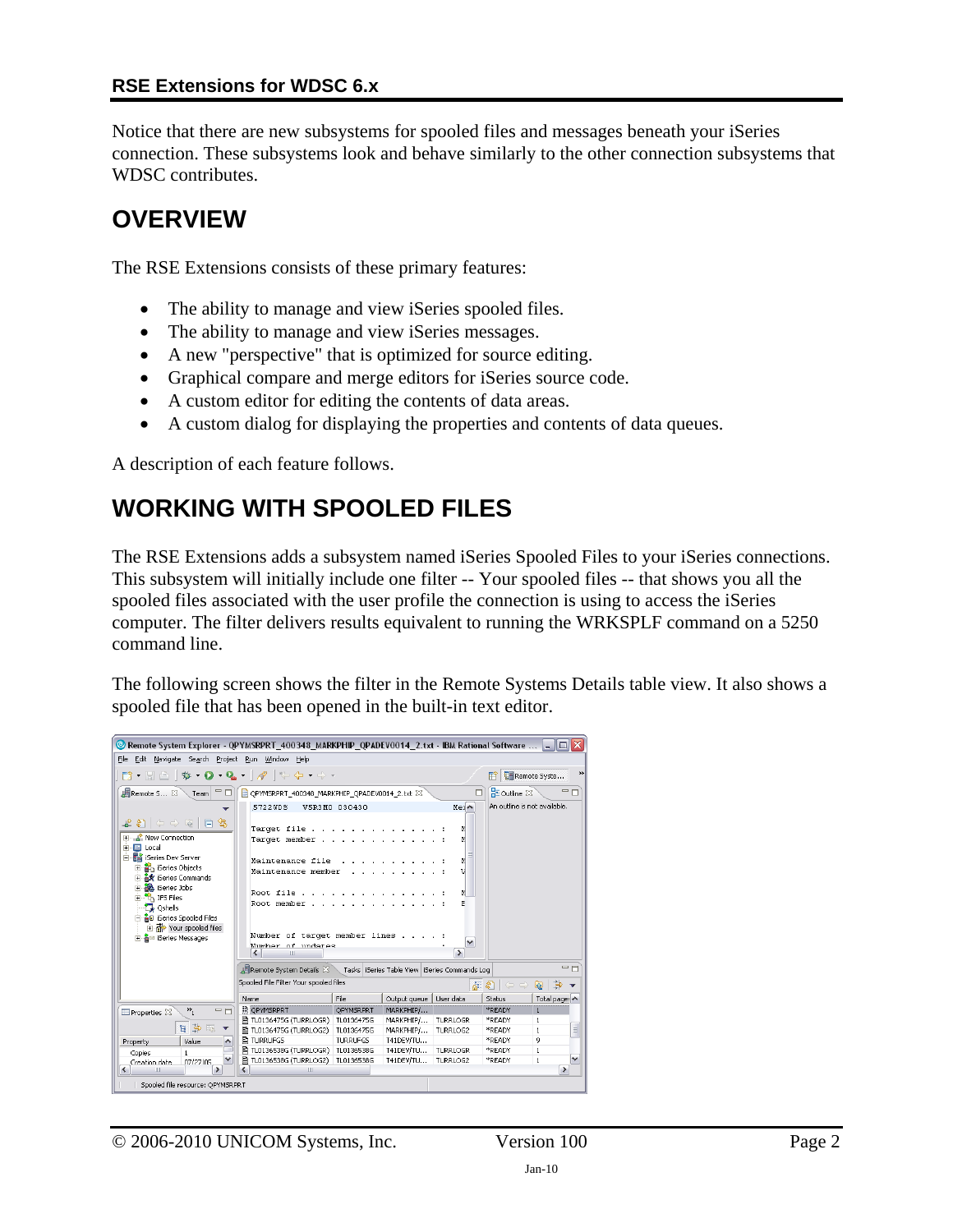You can create custom filters in the spooled files subsystem just as you can in other RSE subsystems:

| <b>O</b> New                                                   |                                           |        |
|----------------------------------------------------------------|-------------------------------------------|--------|
| <b>Spooled File Filter</b>                                     | Create a new filter to list spooled files |        |
| User:<br>Output queue:<br>Library:<br>User data:<br>Form type: | *<br>MYOUTQ<br><b>MYLIB</b><br>*<br>*     |        |
|                                                                | $N$ ext ><br>< Back<br>Finish             | Cancel |

All of the standard options for managing spooled files are available for use in the expanded filters.

Because this feature is intended to make it easier for a developer to access compile listings and job logs without leaving the IDE, the ability to view and access more complicated spooled files, such as \*AFP with overlays, is very limited.

### <span id="page-2-0"></span>**WORKING WITH MESSAGES**

The RSE Extensions also adds a subsystem for iSeries Messages. As with the spooled files subsystem, it implements a standard RSE subsystem that allows you to define filters for messages. A default "Your Messages" filter is created automatically. In addition to these features, which require no additional explanation, there is one other unique feature implemented, and that is the ability to have WDSC monitor your personal message queue in the background and notify you of new messages. Right click on the iSeries Messages subsystem and choose Properties, then click on Message Queue Monitoring. A screen like this appears:

| Command Execution                                             | <b>Message Queue Monitoring</b>                                                                                                                                                                                              |
|---------------------------------------------------------------|------------------------------------------------------------------------------------------------------------------------------------------------------------------------------------------------------------------------------|
| Initial Library List<br>Message Queue Monitoring<br>Subsystem | $\triangledown$ Monitor message queue<br>Ⅳ Remove informational messages after notification<br>Dialog<br>Inquiry message notification:<br>Informational message notification: eMail<br>youraddress@yourcompany.com<br>eMail: |
|                                                               | Message Queue Monitor<br>From:                                                                                                                                                                                               |
|                                                               | mailserver.yourcompany.com<br>Host:                                                                                                                                                                                          |
|                                                               | 25<br>Port:<br>Test                                                                                                                                                                                                          |

© 2006-2010 UNICOM Systems, Inc. Version 100 Page 3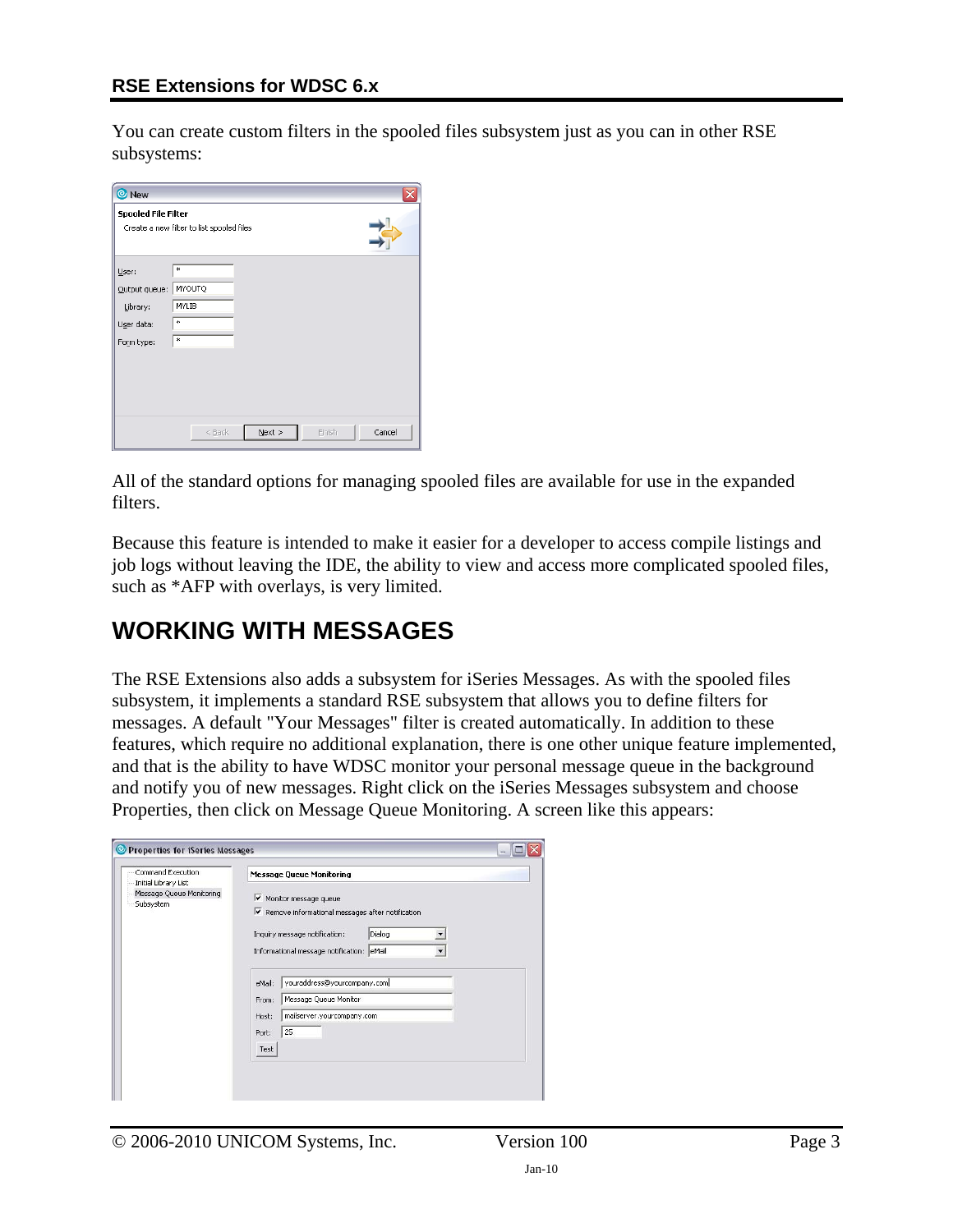Initially, the Monitor Message Queue checkbox is not checked, so the remaining settings do not appear. The settings are self-explanatory; you are indicating how you want WDSC to handle the various types of messages you receive. If you receive an Inquiry message, WDSC can present a dialog that lets you respond to the message without leaving the IDE.

### <span id="page-3-0"></span>**ISERIES EDITING PERSPECTIVE**

The iSeries Editing Perspective provided by the RSE Extensions is a new perspective you can switch to when editing source. This feature is mainly a convenience feature. WDSC is very flexible in how you arrange your windows. It also lets you save those arrangements as your own perspective. All we have done is take the best practices we have learned over the years and package those settings up for you. This also allows us to do the one thing that you cannot do yourself, which is give the perspective a unique icon. This makes it easier to visually recognize in the list of open perspectives. Here is a quick description of how to use this perspective:

### **Open some source**

First, open a couple of members for editing in RSE. This will make it easier to see the perspective's features.

### **Open the Perspective**

To open the perspective for the first time, do Window  $\blacktriangleright$  Open Perspective  $\blacktriangleright$  Other. A screen like this appears:

| Select Perspective                                                                                                                                                                                                                                                                                                                        |
|-------------------------------------------------------------------------------------------------------------------------------------------------------------------------------------------------------------------------------------------------------------------------------------------------------------------------------------------|
| cos CVS Repository Exploring<br>梦Debug<br>iSeries Editing<br>土面iSeries Projects<br>S J2EE<br>Java<br>Java Browsing<br>3 Java Type Hierarchy<br>Plug-in Development<br>E Remote System Explorer (default)<br>Resource<br><b>BUN</b> SVN Repository Exploring<br><mark>fi</mark> ∪Team Synchronizing<br><b>O</b> Web<br><b>Ha</b> WebFacing |
| Show all                                                                                                                                                                                                                                                                                                                                  |
| Cancel<br>OK                                                                                                                                                                                                                                                                                                                              |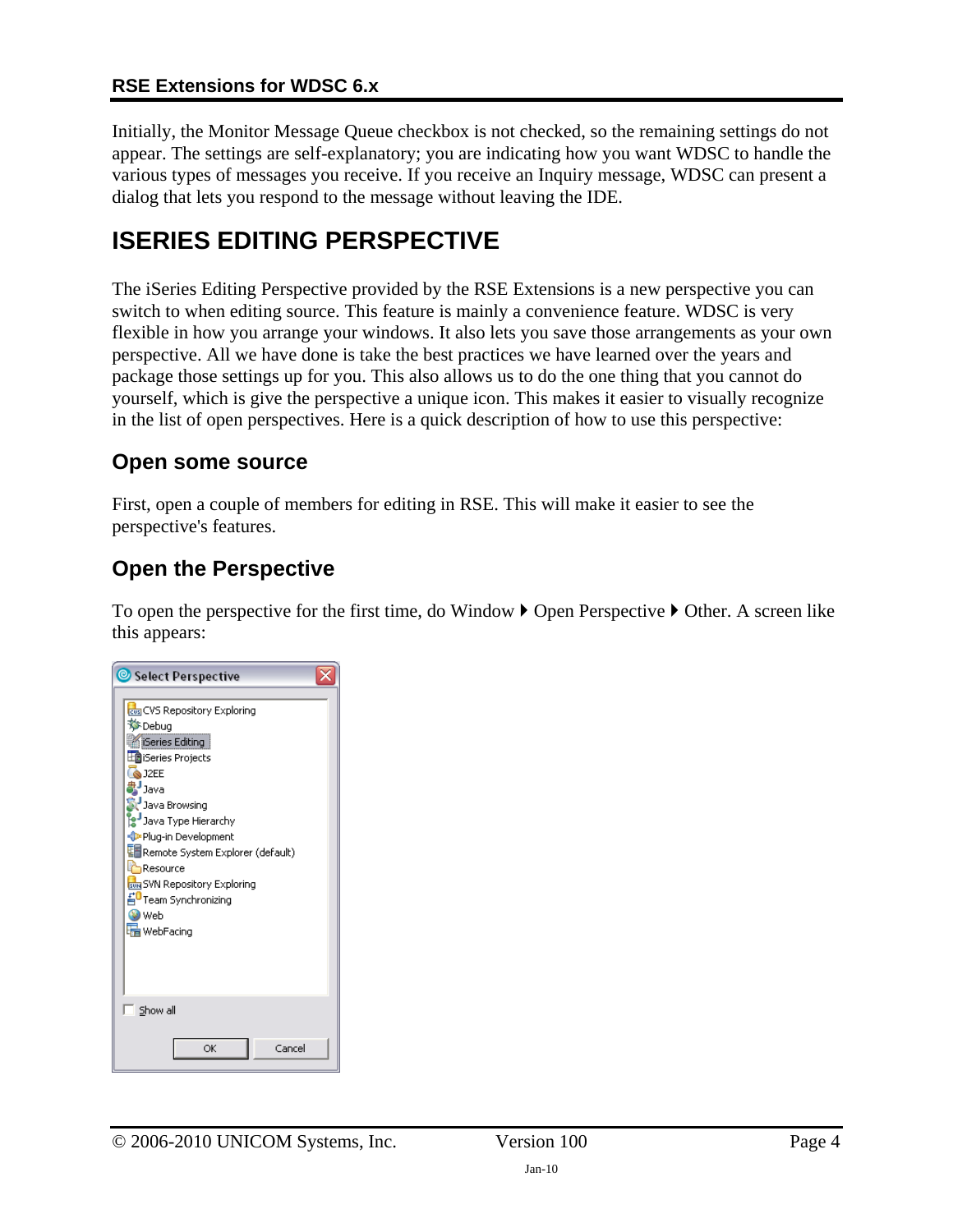Select the iSeries Editing perspective. Note that once the perspective is open, it is easy to quickly switch between open perspectives. Just use the perspective switcher that appears in the top-right hand corner of WDSC (visible in the next screen). The perspective looks like this:

|                  | $   $ o $  $ $\times$<br>C iSeries Editing - CHGOBJ.RPGLE - IBM Rational Software Development Platform |
|------------------|--------------------------------------------------------------------------------------------------------|
|                  | File Edit Source Compile Navigate Search Project Run Window Help                                       |
|                  | <b>D' · E A   Q ·   √   ↔ ↔ · → ·   ♡ ツ   ⊠ ⊠ ▶   △ ☆ 界 E R R / B   B feries Editing</b>               |
| CHGIFSATR, RPGLE | Ħ<br>CHGOBJ.RPGLE                                                                                      |
| Line 1           | Column 1<br>Replace                                                                                    |
|                  | <b>B</b> /1+2+3+4+5+6+7+8                                                                              |
| 000121           | /TITLE ChqObj - Change object CPP.                                                                     |
| 000200           |                                                                                                        |
| nnson            | * Copyright (C) 2001 David M. Morris                                                                   |
| 000302           | * This file is part of the iSeries-toolkit                                                             |
| 000303           | * The iSeries-toolkit is free software; you can redistribute it and/or                                 |
| 000304           | * modify it under the terms of the GNU General Public License version 2,                               |
| 000305           | * as published by the Free Software Foundation.                                                        |
| 000306           | * The iseries toolkit is distributed in the hope that it will be useful,                               |
| 000307           | * but WITHOUT ANY WARRANTY; without even the implied warranty of                                       |
| 000308           | * MERCHANTABILITY or FITNESS FOR A PARTICHLAR PHRPOSE.                                                 |
| 000309           | * See the GNU General Public License for more details.                                                 |
| 000310           |                                                                                                        |
| 000311           | * You should have received a copy of the GNU General Public License                                    |
| 000312           | * along with this file; if not, write to the Free Software Foundation,                                 |
| 000313           | * Inc., 59 Temple Place, Suite 330, Boston, MA 02111-1307, USA.                                        |
| 000314           | * You might find a version at http://www.gnu.org/licenses/gpl.txt                                      |
| 000315           | $\pi$                                                                                                  |
| 000316           | Module - ChgObj<br>*.                                                                                  |
| 000400           | - David Morris<br>Bv<br>*                                                                              |
| 000500           | * Purpose - Command processor for CHGOBJ command.                                                      |
| 000600           | Compile - CRTRPGMOD MODULE (objlib/CHGOBJ)<br>$\star$ .                                                |
| $\left  \right $ | $\rightarrow$<br><b>III</b>                                                                            |
|                  |                                                                                                        |
|                  |                                                                                                        |
| B: 週底電像          |                                                                                                        |

It may not look like much, but that is the point. As you may already know, when you double click an editor or view in any window it will expand, or "maximize," to fill the whole space. However, when a window is maximized you can see only one window at a time. So instead of forcing you to maximize, this perspective condenses the extra views into a set of toolbar icons at the bottom, allowing the editors to use the entire screen:

|                              | C iSeries Editing - CHGOBJ.RPGLE - IBM Rational Software Development Platform<br>اهال-          |               |
|------------------------------|-------------------------------------------------------------------------------------------------|---------------|
|                              | File Edit Source Compile Navigate Search Project Run Window Help                                |               |
|                              |                                                                                                 | $\rightarrow$ |
| CHGIFSATR.RPGLE 23           |                                                                                                 | O             |
| Line 58                      | Column 1<br>Replace                                                                             |               |
|                              | $\blacksquare$ DName+++++++++++ETDsFrom+++To/L+++IDc.Kevwords++++++++++++++++++++++++++++++Comm |               |
| 006100                       | D PCSvs<br>10I 0 CONST                                                                          | ۸             |
| 006200                       | <b>D</b> PCArc<br>10T O CONST                                                                   |               |
| 006300                       | D SysArc<br>10I O CONST                                                                         |               |
| 006400                       | *************************                                                                       |               |
| 006402                       | * Define work variables *                                                                       |               |
| 006403                       | ************************                                                                        |               |
| 006404                       | s<br>$INZ$ (*OFF)<br>DErr<br>м                                                                  |               |
| $\vert$ < $\vert$            | $\rightarrow$<br>$\mathbf{III}$                                                                 |               |
|                              |                                                                                                 |               |
|                              |                                                                                                 |               |
| CHGOBJ.RPGLE X               |                                                                                                 | Е             |
| Line 99                      | Column 1<br>Replace                                                                             |               |
|                              | 11+2+3+4+5+6+7+8                                                                                |               |
| 007941                       | $\mathbf C$<br>ObjTvp)                                                                          | ۸             |
| 007942                       | $C^*$                                                                                           |               |
| 007943                       | While no errors, list incomplete or records being returned.<br>$C^*$                            |               |
| 007944                       | LISts<br>c<br><b>DOW</b><br><> '3' AND                                                          |               |
| 007945                       | c<br>(LISts<br>$\leftrightarrow$ '2' OR                                                         |               |
| 007946                       | C.<br>LICnt<br>> LIFstRed + LIRtnCnt)                                                           |               |
| 007947                       | C* Get next batch of records if not at end.                                                     | $\checkmark$  |
| $\left\langle \right\rangle$ | $\rightarrow$<br>Ш                                                                              |               |
|                              |                                                                                                 |               |
|                              |                                                                                                 |               |
| B: 週底電階                      |                                                                                                 |               |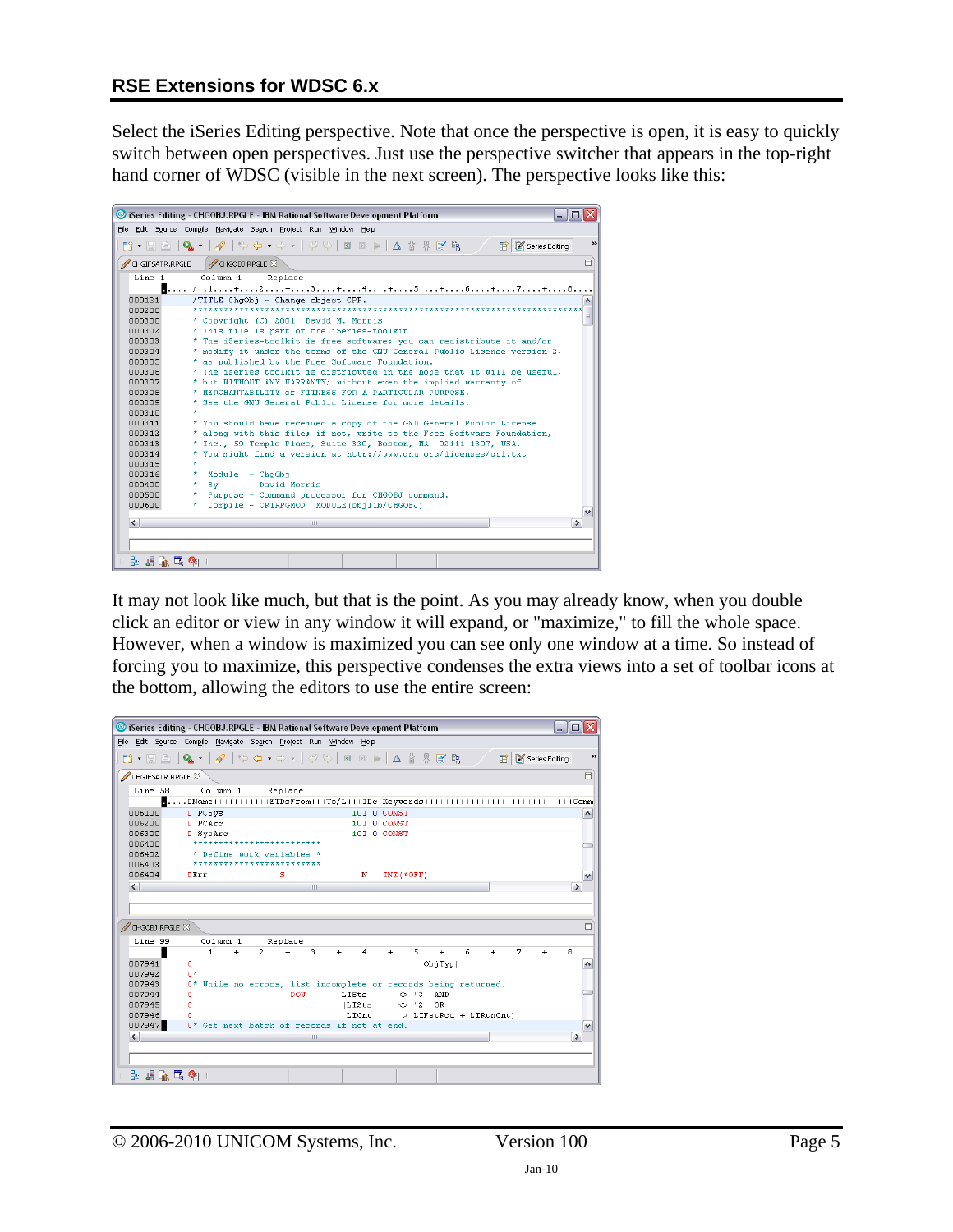Notice how you can now see two members at the same time. Again, you could always do this, but when you are trying to do it at the same time that other views are showing, it is not very helpful. With the extra screen real estate this feature now becomes useful. If you are not aware of how to do this, just click and drag one of the editor tabs to any window edge. The icon changes so you know when to drop the Window. To undo the effect, just drag and drop onto another editor pane, and WDSC will go back to stacking them.

At this point, you might be saying, "OK, but I need some of those views, like the Outline view, or the Remote Systems view." Remember those icons we mentioned, on the bottom toolbar in the previous screenshot? Those are all of the common views you would typically need to access. In this case, we have converted them to something WDSC calls a "Fast View." Click the icon for the Outline view. Your screen now looks something like this:

|                                                                  | Series Editing - CHGOBJ.RPGLE - IBM Rational Software Development Platform               |               |
|------------------------------------------------------------------|------------------------------------------------------------------------------------------|---------------|
| File Edit Source Compile Navigate Search Project Run Window Help |                                                                                          |               |
|                                                                  | D · E B   Q ·   ✔   ↔ ← → → -   ♡ ↔   □ □ ▶   △ ☆ 界 B 中 /<br><b>Ti</b> K iSeries Editing | $\rightarrow$ |
| $\circledcirc$ $\Box$<br>品outline 23                             |                                                                                          | 目             |
| ⊟ <mark>Co</mark> e Global Definitions                           | Replace                                                                                  |               |
| <b>Fi</b> - <b>Ch</b> Data Structures                            | -+ETDsFrom+++To/L+++IDc.Keywords+++++++++++++++++++++++++++++Comm                        |               |
| <b>E <i>C</i><sub>d</sub> Indicators</b>                         | 10I 0 CONST                                                                              | ۸             |
| $E =$ Fields                                                     | 10I 0 CONST                                                                              |               |
| <b>E</b> Constants<br><b>E U<sub>R</sub></b> Prototypes          | 10I 0 CONST<br>************                                                              |               |
| Main Procedure                                                   | variables                                                                                |               |
| 白 <b>i</b> Parameters                                            | ************                                                                             |               |
| └──Œ ObiLib : Character (20)                                     | s<br>$INZ$ ( $*OFF$ )<br>N                                                               | v             |
| $-\Box$ ObjTyp : Character (7)                                   | $\rightarrow$<br>III                                                                     |               |
| …∐ SrcLib : Character (10)                                       |                                                                                          |               |
| ---—{`___] SrcFil : Character (10)                               |                                                                                          |               |
| —∐ SrcMbr : Character (10)                                       |                                                                                          |               |
| —III Txt : Character (50)<br>UsrDfnAtr : Character (10)          |                                                                                          | Ħ             |
|                                                                  | Replace                                                                                  |               |
|                                                                  | :+3+4+5+6+7+8                                                                            |               |
|                                                                  | ObjTyp)                                                                                  | ۸             |
|                                                                  |                                                                                          |               |
|                                                                  | ors, list incomplete or records being returned.                                          |               |
|                                                                  | LISts<br><b>DOW</b><br><> '3' AND<br>$(L1Sts \t < > '2' OR$                              |               |
|                                                                  | LICnt<br>> LIFstRcd + LIRtnCnt)                                                          |               |
|                                                                  | ch of records if not at end.                                                             | $\checkmark$  |
|                                                                  | $\rightarrow$<br><b>IIII</b>                                                             |               |
|                                                                  |                                                                                          |               |
|                                                                  |                                                                                          |               |
| 5: 週 6: 『 9』                                                     |                                                                                          |               |

Notice how the view "slides" into place on top of your editors? In the case of the Outline view, you can expand the outline and click on a field's or procedure name's line number. This takes you to that part of the source, and the Outline view slides back out of sight. (You can also click the minimize button in the view, or click back in your editor, to close the view.) Of course, the perspective switcher makes it easy to just switch back to your other perspective to access to the views there. Perspectives, and fast perspective switching, are among the main architectural features in the Eclipse-based IDEs.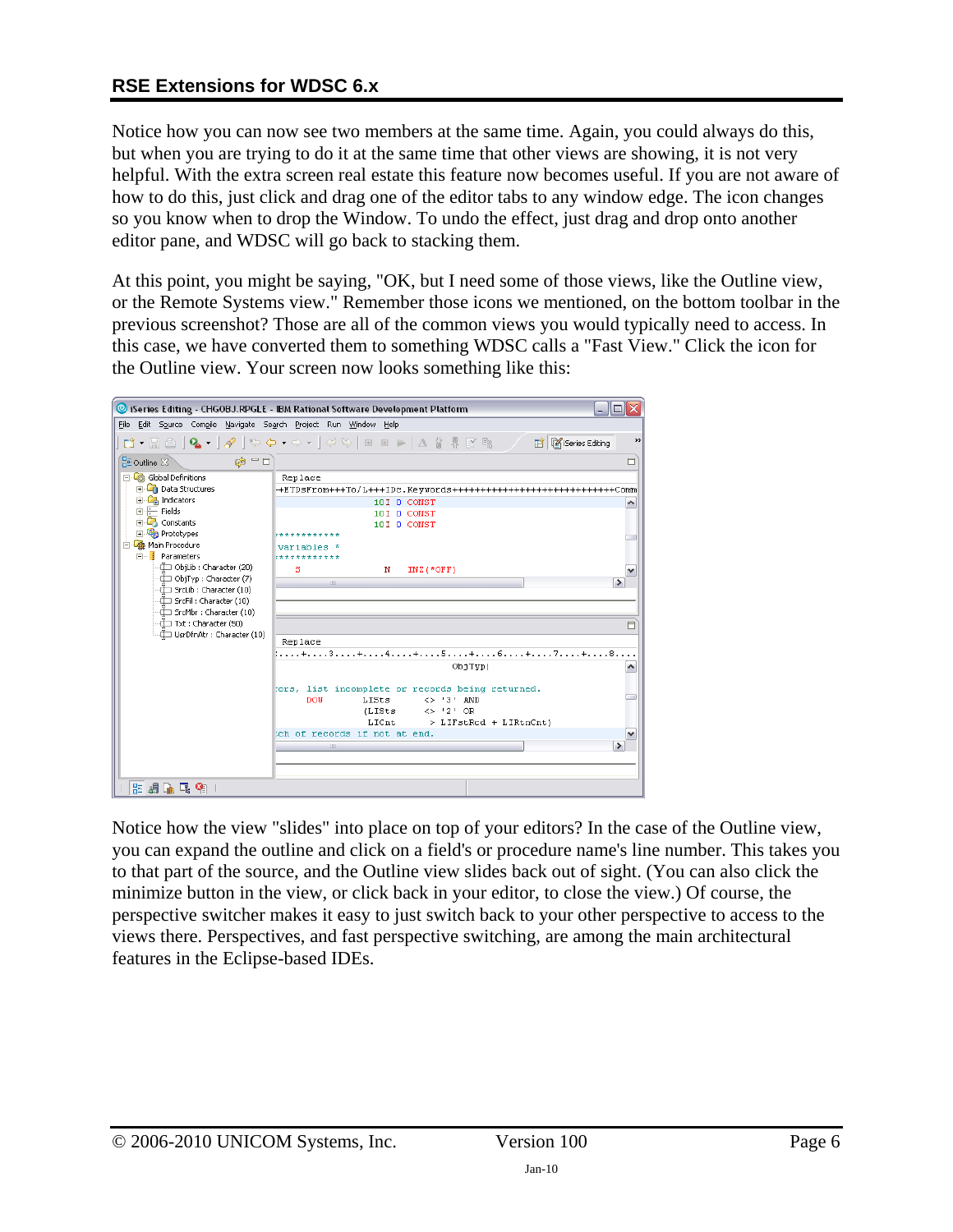

## **GRAPHICAL COMPARE/MERGE EDITORS**

<span id="page-6-0"></span>

The RSE Extensions provide a graphical compare/merge editor for iSeries source code. These editors are built on top of the powerful compare/merge features that are provided with Eclipse for Java source code. The RSE Extensions handles retrieving and locking your source member from your iSeries source file. It then has to strip the first 12 source file bytes (sequence and date) from the local file so that the Eclipse compare engine can properly analyze the differences of the files. When you save your changes, the source is put back in the source file and the lock released. The sequence and date fields in the member are reset to new values as part of this process.

To access these editors, right-click on the member in your development source file and choose RSE Extensions  $\triangleright$  Compare or Merge, depending on the action you want to perform.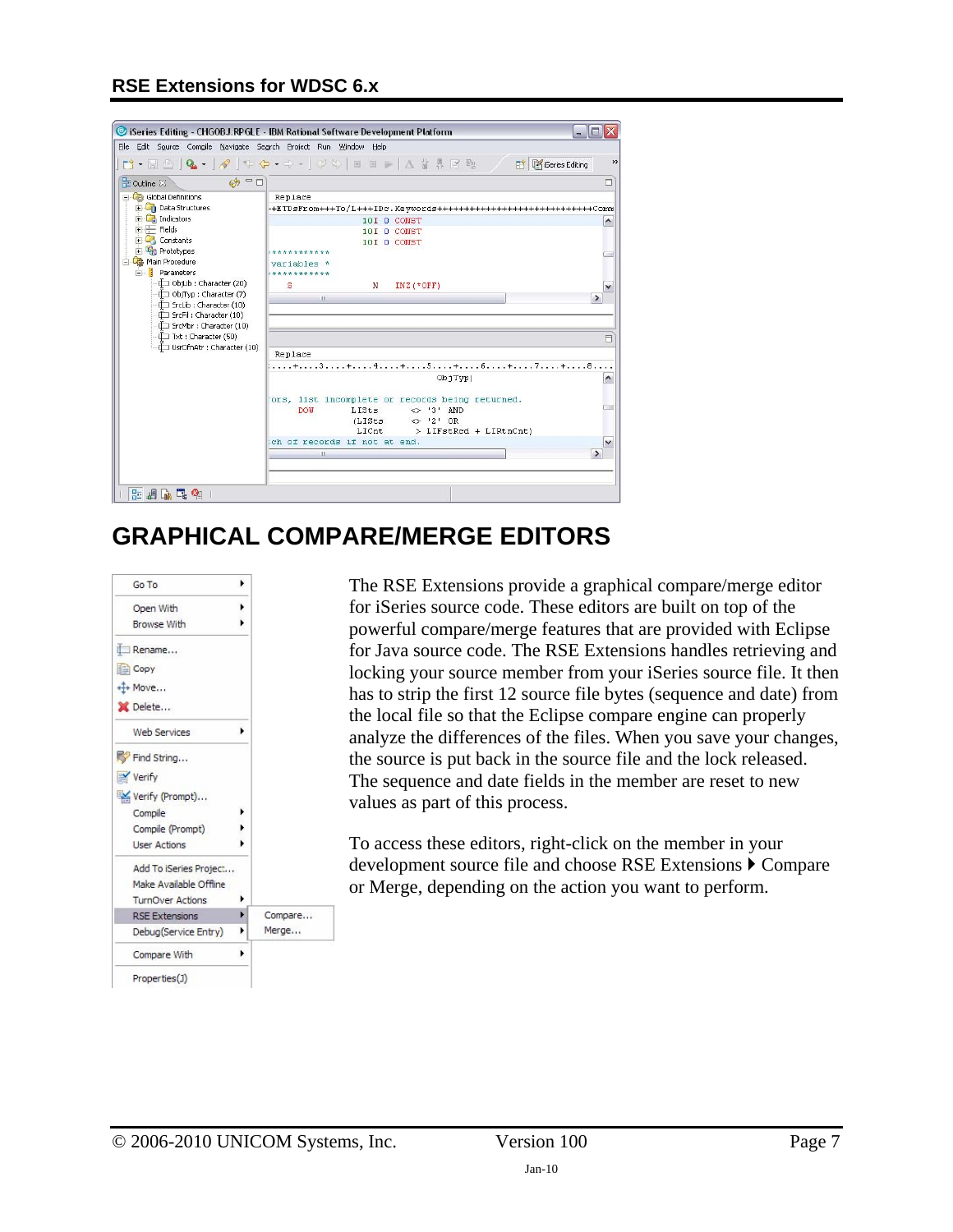You will be presented with one of these dialogs, depending on which option you choose.

|                                                           | Merge Source Members                                                          |
|-----------------------------------------------------------|-------------------------------------------------------------------------------|
|                                                           | larget:                                                                       |
| $ \overline{\mathsf{x}} $<br>Compare Source Members       | Connection: Zeus                                                              |
| Reference:                                                | MARKPHIP<br>Library:                                                          |
| Connection: Zeus                                          | ORPGLESRC<br>File:                                                            |
| MARKPHIP<br>Library:                                      | <b>TURRTSKA</b><br>Member:                                                    |
| QRPGLESRC<br>File:                                        | Maintenance:                                                                  |
| <b>TURRTSKA</b><br>Member:                                | $\overline{\phantom{a}}$<br>New<br>Connection: Zeus                           |
| Compare:                                                  | T54PRDS<br>Browse<br>$\blacktriangledown$<br>$\blacktriangle$<br>Library:     |
| New<br>Connection: Zeus                                   | ORPGLESRC<br>Browse<br>$\overline{\phantom{a}}$<br>File:<br>$\blacktriangle$  |
| T54PRDS<br>Browse<br>Library:<br>$\blacktriangle$<br>▾    | Member: TURRTSKA<br>$\mathbf{r}$ $\mathbf{r}$<br>Browse                       |
| QRPGLESRC<br>Browse<br>File:<br>쇠                         | Root:                                                                         |
| Member: TURRTSKA<br>$\vert$<br>Browse<br>$\blacktriangle$ | $\overline{\phantom{a}}$<br>Connection: Zeus<br>New                           |
| ⊙ Open for edit ○ Open for browse                         | T53PRDS<br>$\overline{\phantom{a}}$<br>Browse<br>$\blacktriangle$<br>Library: |
|                                                           | QRPGLESRC<br>$\overline{\phantom{a}}$<br>Browse<br>$\blacktriangle$<br>File:  |
| Cancel<br>ОК                                              | Member: TURRTSKA<br>$\left  \cdot \right $<br>$\blacktriangle$<br>Browse      |
|                                                           |                                                                               |
|                                                           | Cancel<br>OK                                                                  |

The values you enter into these dialogs are fairly self-explanatory, especially if you have used PDM option 54 and 55. A notable enhancement to those options, however, is that each source member can come from a different iSeries system. This is because the members are just retrieved and compared on your local workstation. Once you click OK, the members are downloaded and compared and opened in the Eclipse compare or merge editor.

| Exsr CvtOper:                             | Exsr CvtOper:                      |
|-------------------------------------------|------------------------------------|
| $Sq$ lWhere = \\\text{TRIMR(SqlWhere) + ' | $Sq$ lWhere = $\S$ TRIMR(SqlWhere) |
| %TRIMR(Operand) + '                       | Operand + $'$ $'$ + $\frac{1}{3}$  |
| EndIf:                                    | EndIf:                             |
| IF SCmpLev <> *BLANKS;                    | IF SCmpLev <> *BLANKS;             |
| $*INGO = *ON$                             | $*INGO = *ON$ :                    |
| $OperIN = SCmplex;$                       | $OperIN = SCmplex;$                |
| Exsr CvtOper;                             | Exsr CvtOper;                      |
| $SglWhere = $TRIMR(SglWhere) + '$         | $SglWhere = $TRIMR(SglWhere)$      |
| $\text{TRIMR}(\text{Operand}) + '$        | Operand + $'$ $'$ + $\frac{1}{3}$  |
| EndIf:                                    | EndIf:                             |
| If pUpdateMode <> '*BYTASK';              | IF SCmpRef# <> *BLANKS;            |
| IF SCmpRef# <> *BLANKS;                   | $*IN60 = *ON$ :                    |
| $*$ IN60 = $*$ ON:                        | $OperIN = SCmpRef$ #;              |
| $OperIN = SCmpRef$ :                      | Exsr CvtOper:                      |
| Exsr CvtOper;                             | $Sq$ lWhere = $\S$ TRIMR(SqlWhere) |
| $Sq$ lWhere = $\S$ TRIMR(SqlWhere) +      | Operand $+$ ' ' + $Q$              |
| <b><i><u>*TRIMR(Operand) +</u></i></b>    | EndIf:                             |
| EndIf:                                    |                                    |
| Endif:                                    | IF SCmpPomr <> *BLANKS;            |
|                                           | $*INGO = *ON$ :                    |
| IF SCmpPqmr <> *BLANKS;                   | $OperIN = SCmpPqmr;$               |
| $*INGO = *ON$ :                           | Exsr CvtOper;                      |
| $OperIN = SCompPomr$ ;                    | $SglWhere = $TRIMR(SglWhere)$      |
| Exsr CvtOper:                             | Operand $+$ ' ' +                  |
| $Sq$ lWhere = $\S$ TRIMR(SqlWhere) + '    | EndIf:                             |
| <i><b>\times</b></i> (Operand) + '        |                                    |
| EndIf;                                    | IF SCmpSts <> *BLANKS;             |
|                                           | $*$ IN60 = $*$ ON:                 |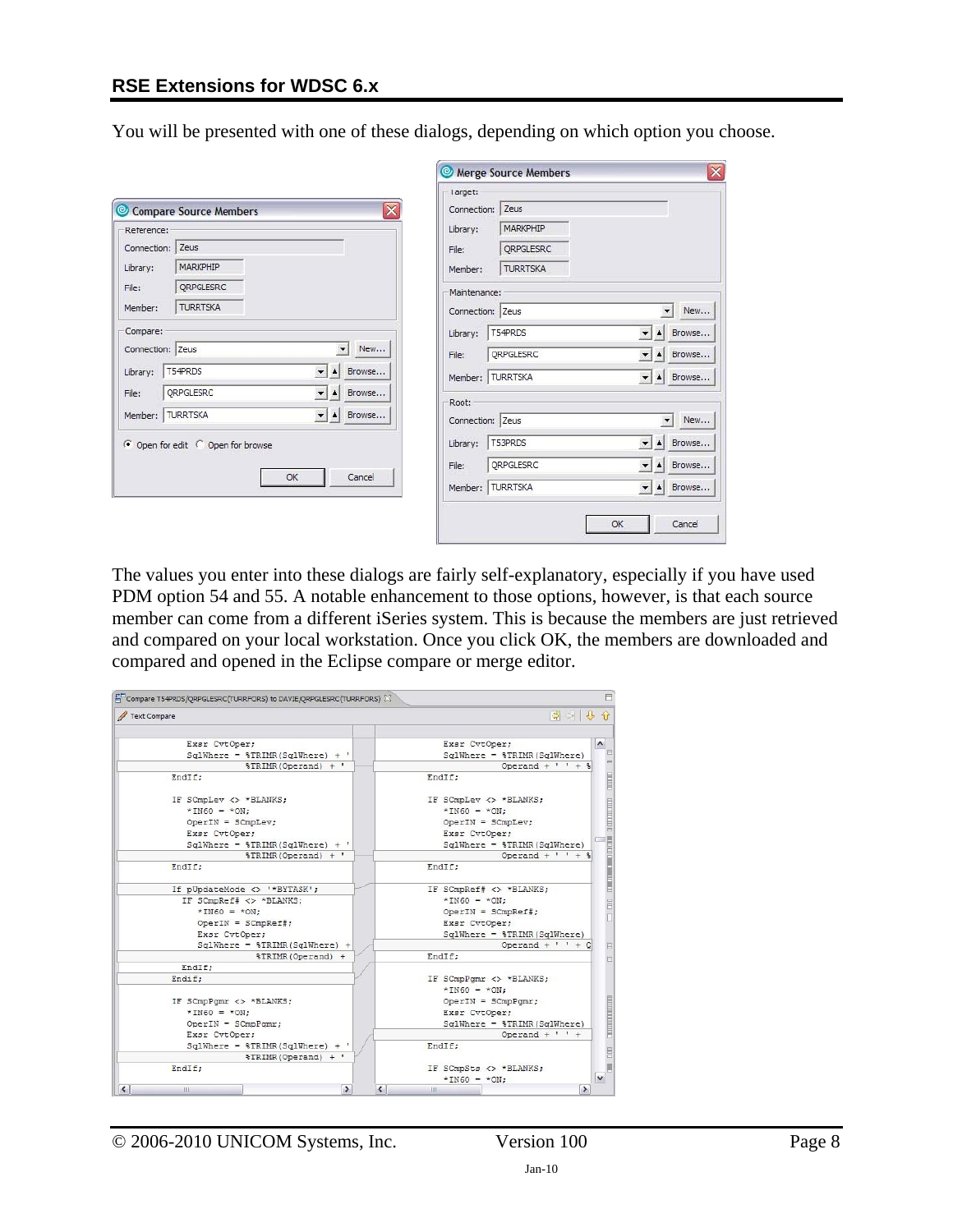The editor contains all of the same compare/merge features that you get when using it for Java source. The only negative to the editor is that it is not "aware" of the iSeries languages you are comparing/merging. So you do not get the color-coding or other editor features you get when using the LPEX editor. Hopefully, when/if IBM provides these features as part of WDSC itself, those editor features will be available in their implementation.

## <span id="page-8-0"></span>**CHANGE DATA AREA**

The RSE Extensions provides a custom dialog for editing data areas. Just right-click on a \*DTAARA object and choose RSE Extensions  $\blacktriangleright$  Change Data Area. This brings up a dialog that shows the data area attributes and lets you edit the contents. This can be particularly useful for data areas with lots of text that you want to edit.

| Data area: |                                                                                                                                                                                           | Change Data Area                          |
|------------|-------------------------------------------------------------------------------------------------------------------------------------------------------------------------------------------|-------------------------------------------|
| Name:      | <b>TJT400</b>                                                                                                                                                                             | Data area:                                |
| Library:   | <b>TURNSLSD</b>                                                                                                                                                                           | <b>TURNESCQ</b><br>Name:                  |
| Type:      | *CHAR                                                                                                                                                                                     | <b>TURNSLSD</b><br>Library:               |
| Value:     |                                                                                                                                                                                           | *DEC<br>Type:                             |
| ar         | VQIBM/ProdData/Java400/jt400ntv.jar:/QIBM/ProdData/HTTP<br>/Public/jt400/lib/jt400.jar:/QIBM/ProdData/HTTP/Public/jt400/li<br>b/x4j400.jar:/QIBM/ProdData/HTTP/Public/jt400/lib/data400.j | $\boldsymbol{\wedge}$<br>Value:<br>$b$ 00 |
|            |                                                                                                                                                                                           | OK<br>Cancel<br>×                         |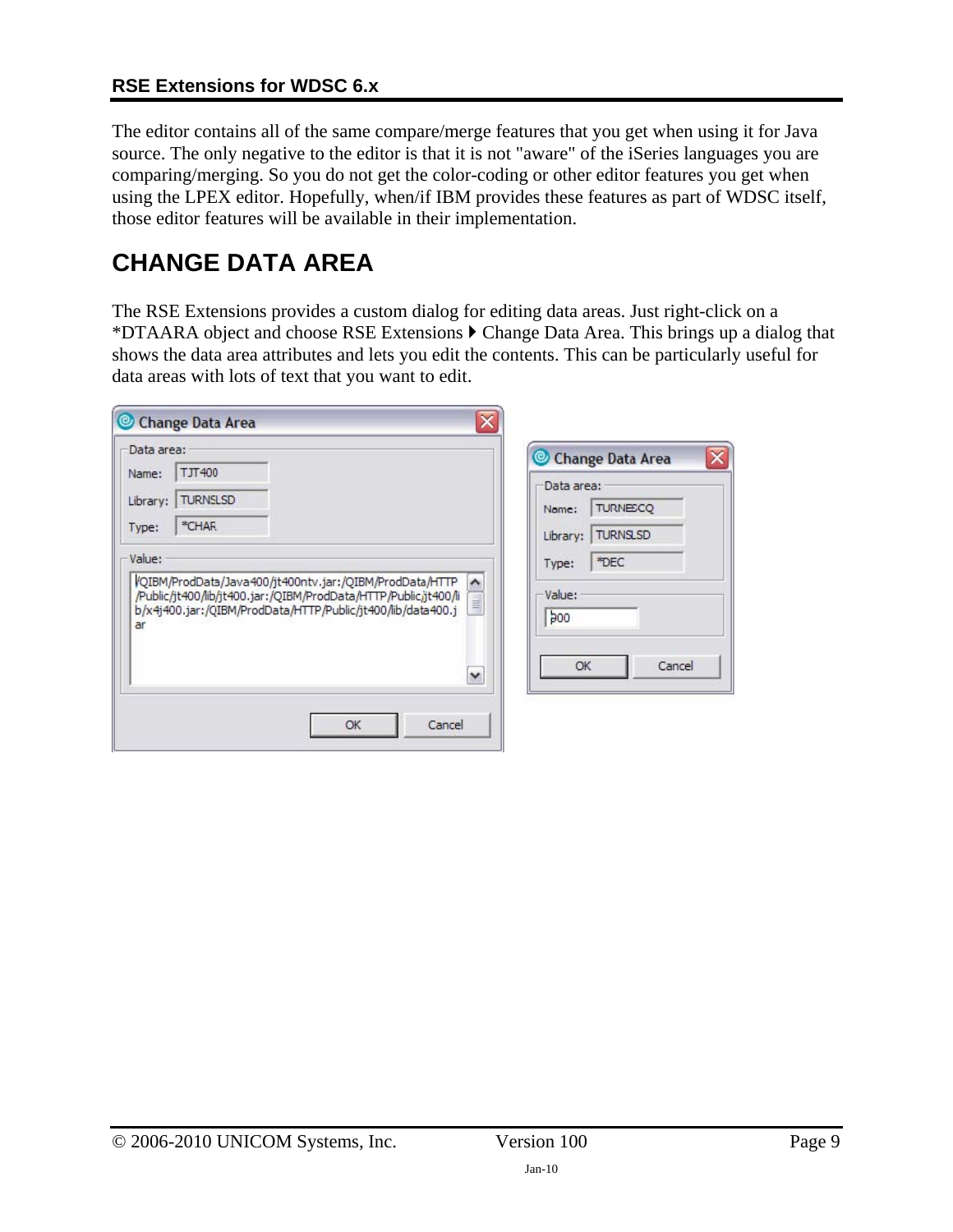## <span id="page-9-0"></span>**DISPLAY DATA QUEUE**

The RSE Extensions provides a custom dialog for displaying data queues. Just right-click on a \*DTAQ object and choose RSE Extensions  $\blacktriangleright$  Display Data Queue. This brings up a dialog that shows the data queue attributes and also a preview of the first entry in the queue.

| <b>Display Data Queue</b>                                                                                       |                               |
|-----------------------------------------------------------------------------------------------------------------|-------------------------------|
| Data queue:                                                                                                     |                               |
| 2405240001<br>Name:                                                                                             |                               |
| <b>TURNSLS</b><br>Library:                                                                                      |                               |
| Description: Response Data Queue                                                                                |                               |
| Attributes:                                                                                                     |                               |
| Type of data queue:                                                                                             | Standard                      |
| Sequence:                                                                                                       | *FIFO                         |
| Maximum message length:                                                                                         | 1024                          |
| Number of messages in queue:                                                                                    | $\mathbf{1}$                  |
| Number of entries currently allocated:                                                                          | 16                            |
| Maximum number of entries allowed:                                                                              | 16080                         |
| Initial number of entries:                                                                                      | 16                            |
| Maximum number of entries specified:   *MAX16MB                                                                 |                               |
| $\Box$ Include sender ID $\Box$ Force to auxilary storage $\Box$ Automatic reclaim<br>Preview of first message: |                               |
| <b>FORM</b><br>0118449                                                                                          |                               |
| Application: NWNG/00/00/10                                                                                      | Form: 0118449 was created for |
|                                                                                                                 |                               |
|                                                                                                                 |                               |
|                                                                                                                 | Cancel<br>Refresh             |